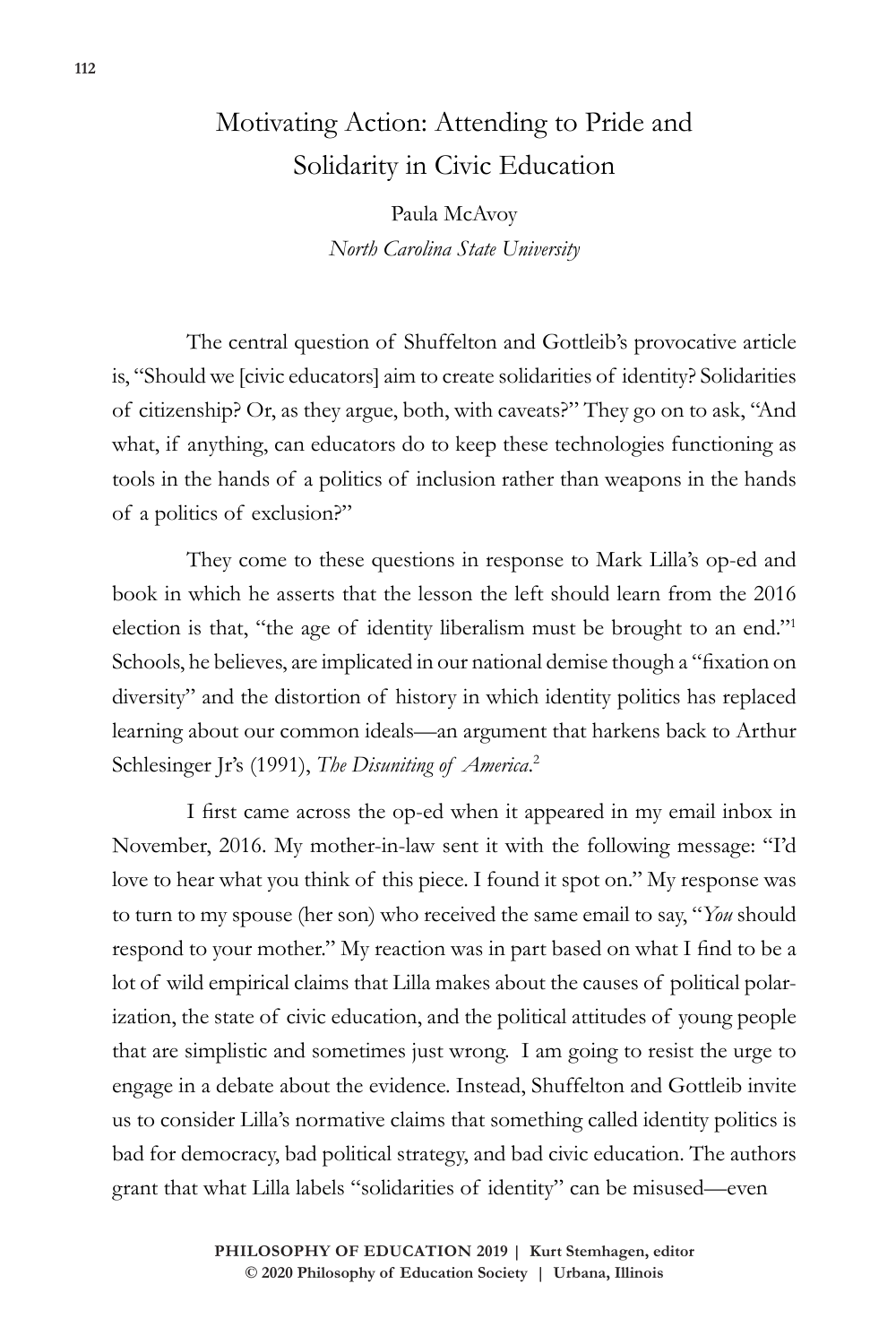weaponized—but so can Lilla's preferred civic aim, "solidarities of citizenship." What is needed, they claim, is clarity about the proper use of each.

In my response, I'd like to insert into the discussion a definition of identity politics and argue that there is good reason to hold onto this political strategy outside and inside of schools.

While I was seeking out a definition of identity politics, I came upon a 2006 NYT book review written by sociologistOrlando Patterson about Tommie Shelby's, *We Who Are Dark: The Philosophical Foundation of Black Solidarity*.<sup>3</sup> In the review, Patterson offers this definition of identify politics:

> It emerged as an emancipatory mode of political action and thinking based on the shared experience of injustice by particular groups -- notably blacks, women, gays, Latinos and American Indians. It is a movement born in a double negation: the rejection of rejection, through the proud, self-conscious union of those who have been defined as belonging to an excluded group.<sup>4</sup>

His use of passive voice is important here. "Those who have been defined" signals that the identity is put on the group in order to justify exclusion. The exclusion is not simply a structural injustice as in, "excluding women from voting is wrong." Embedded in the exclusion are the justifications that undercut the self-worth of members of the excluded group: women are not smart enough to vote, not cut out for politics, they don't have the right dispositions. Patterson claims that learning to be "proud" and form a "self-conscious union" is necessary to reject the rejection and become political. Patterson goes on to observe that:

> It is precisely this focus on a particular group … that disturbs many, on the left and right, and in the center. The traditional left is uncomfortable with conceptions of solidarity not based on class. The right has little patience with the radical reordering of what it views as natural, God-given relations and identities. Meanwhile, the individualism of the mainstream center, and its insistence that rights and redress apply equally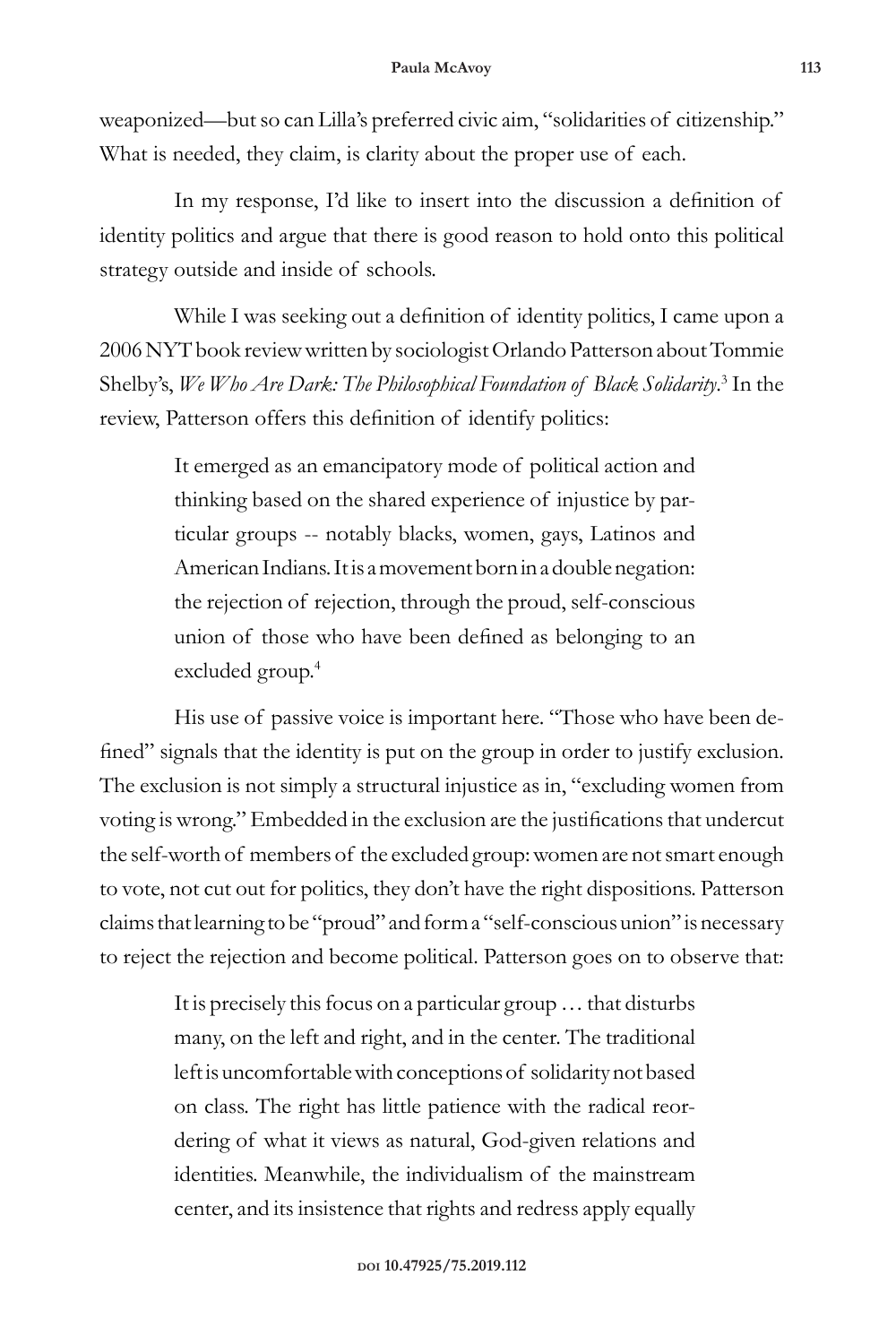to all citizens, is clearly at odds with notions of collective solidarity.<sup>5</sup>

Enter Mark Lilla, who is making one of these centrist critiques of identity politics.

Even with this more precise and narrow definition offered by Patterson, there are many forms that identity politics can take. It can, as Tommie Shelbie identifies in his book, look more like black nationalism that embraces some essentialism or a civil rights approach that seeks to right wrongs in the way that Lilla appreciates.<sup>6</sup> What identity politics cannot be, in my mind, is white supremacy, because white supremacy does not aim to rectify an injustice. They cannot claim a rejection that is not there. Lilla might respond, however, that the assertion of a collective identity by marginalized groups allows every other oppressed and non-oppressed group to say, "If you claim something for your group, then I get to claim something for mine." This opens the door for everyone to play what Lilla calls "the identity game," and democracy is the loser. More specifically, he argues, this is a losing strategy for the left, and so everyone should move to the center.

My first point is to say that if there is value in the original appeal to justice within identity politics, then we should be careful about saying that Jim Crow laws or other acts of white supremacy are identify politics misused and instead say, "No, what *you* [white supremacists] are communicating is something altogether different." This means that the message of Black Lives Matter is fundamentally different than All Lives Matter; the first has rhetorical and political power and the second washes all of it away. These rhetorical debates need to get worked out in the public sphere, and win or lose, that's just what democracy is.

Of course, democracy in the United States and in many other countries is in trouble, and for better or worse this makes people turn to schools and civic education as a potential solution. The authors successfully argue that Lilla's solution to the "dual-use problem," which recommends teaching students facts and foundational values, is not sufficient for creating the solidarity of citizenship, or what Sigal Ben-Porath has labeled "shared fate" citizenship.<sup>7</sup> Instead, the authors advocate for an education that treats democracy as a work-in-progress.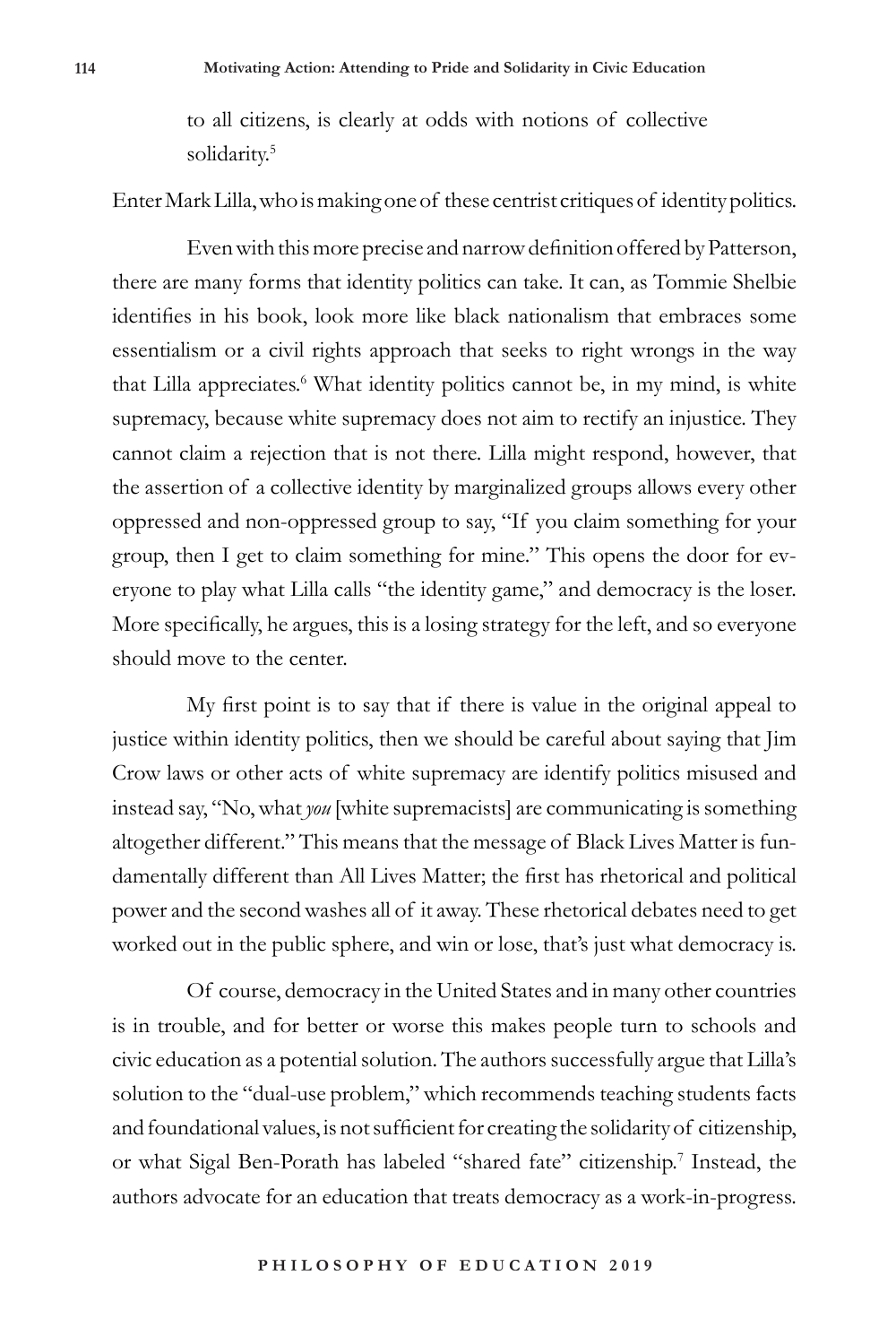To that end, civic educators ought to prepare students for the labor it takes to maintain and improve the system we have. Further, they need to be given the opportunity to reinterpret the facts of the past and make meaning for themselves about how we ought to live together.

I am sympathetic to the aims that they describe, but I was left wondering about the place of identity in this prescription. Have we ended up in a centrist position that crowds out an important role for identity? Shuffelton and Gottleib have positioned identity as a legitimate claim for recognition and belonging, which requires an accounting of the facts of injustice and taking an honest look at our history. This is no doubt important. But from the position of a marginalized group, does this approach lose the political power of a "proud and self-conscious union" among members of an excluded group?

Lilla is truly annoyed by multicultural education and the celebration of difference, but in its best versions teaching students to appreciate their own cultural heritage, to see value in the contribution of others, and to see themselves in the curriculum all aim to create pride, or at the very least not undermine it. If educators, at a minimum, grant that there are structural injustices, then preparing young people for democratic life should also be attentive to the psychic harms associated with living in such a society. Pride and solidarity motivate political action and that more than anything is necessary for the health of a democracy.

3 Tommie Shelby, *We Who are Dark: The Philosophical Foundation of Black Solidarity* (Cambridge, MA: Belknap Press: Harvard University Press, 2007). 4 Orlando Patterson, "Being and Blackness," *The New York Times* (January 2006), https://www.nytimes.com/2006/01/08/books/review/being-and-blackness. html

5 Ibid.

<sup>1</sup> Mark Lilla, "The End of Identity Liberalism," *The New York Times*, (November 2016), https://www.nytimes.com/2016/11/20/opinion/sunday/the-end-of-identity-liberalism.html

<sup>2</sup> Arthur Meier Schlesinger, Jr., *The Disuniting of America: Reflections on a Multicultural Society* (New York, NY: W. W. Norton & Company, 1998).

<sup>6</sup> Tommie Shelby, *We Who are Dark: The Philosophical Foundation of Black Solidarity* (Cambridge, MA: Belknap Press: Harvard University Press, 2007).